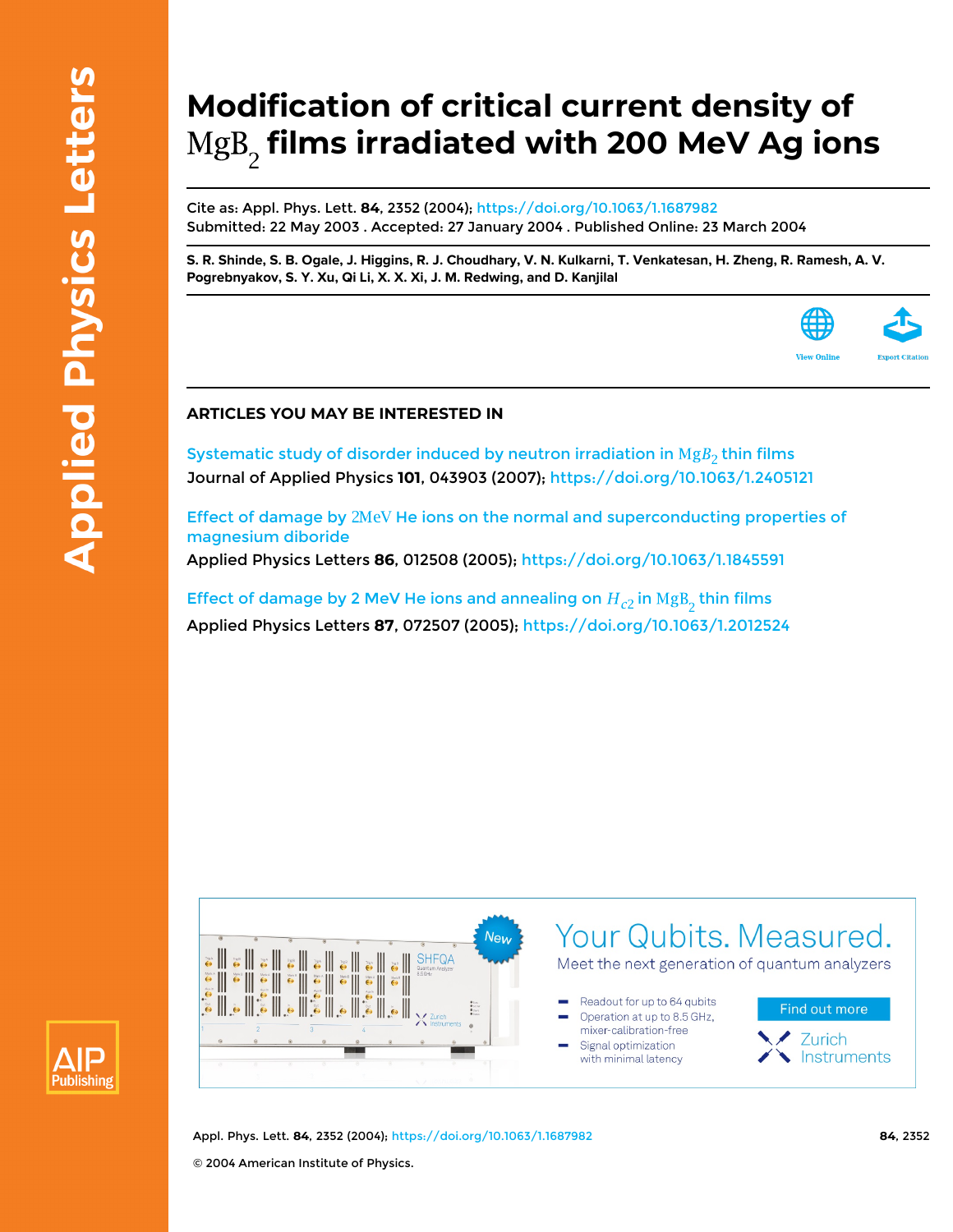## **Modification of critical current density of MgB<sub>2</sub> films irradiated with 200 MeV Ag ions**

S. R. Shinde,<sup>a)</sup> S. B. Ogale, J. Higgins, R. J. Choudhary, V. N. Kulkarni, and T. Venkatesan *Center for Superconductivity Research, Department of Physics, University of Maryland, College Park, Maryland 20742-4111*

H. Zheng and R. Ramesh

*Department of Materials Science and Engineering, University of Maryland, College Park, Maryland 20742- 4111*

A. V. Pogrebnyakov, S. Y. Xu, Qi Li, and X. X. Xi

*Department of Physics and Materials Research Institute, The Pennsylvania State University, University Park, Pennsylvania 16802*

### J. M. Redwing

*Department of Materials Science and Engineering and Materials Research Institute, The Pennsylvania State University, University Park, Pennsylvania 16802*

#### D. Kanjilal

*Nuclear Science Center, P.O. Box 10502, Aruna Asaf Ali Marg, New Delhi 110067 India*

(Received 22 May 2003; accepted 27 January 2004)

The effect of 200 MeV Ag ion irradiation on the temperature and field dependence of critical current density  $(J_C)$  of high quality MgB<sub>2</sub> thin films is studied. Substantial increase in  $J_C$  is observed over a certain field range for the film irradiated at a dose of  $10^{12}$  ions/cm<sup>2</sup>. Our analysis suggests that columnar defects are not formed under irradiation conditions used in these studies, which correspond to an electronic energy loss of about 16 keV/nm. Defects clusters are likely to be responsible for the observed improvement in  $J_c$ .  $\odot$  2004 American Institute of Physics.  $[DOI: 10.1063/1.1687982]$ 

The discovery of superconductivity at 39 K in  $MgB<sub>2</sub>$  has renewed the interest in the area of intermetallic superconductors.<sup>1–4</sup> It is known that  $J_C$  of a superconductor can be enhanced by creating vortex pinning centers. $5$  One way to produce such pinning centers is high-energy heavy ion irradiation to generate columnar defects along the ion trajectories. Columnar defects have been shown to enhance  $J_C$  in YBCO,  $Bi_2Sr_2CaCu_2O_{8+\delta}$ , and other high  $T_C$ superconductors.<sup>6</sup> However, only a marginal increase in  $J<sub>C</sub>$ has been reported by high-energy heavy ion irradiation in  $MgB_2$ .<sup>7–10</sup>

In this letter, we report the results of 200 MeV Ag ion irradiation (corresponding to an electronic energy loss,  $S_e$  $=16 \text{ keV/nm}$ ) of high quality epitaxial thin films of MgB<sub>2</sub>. Our analysis shows that the threshold electronic energy loss  $(S_{et})$  for creating columnar defects in MgB<sub>2</sub> is much higher than that compared to the high  $T_C$  films. As a result columnar defects are not formed in our films. However, substantial increase in the  $J_C$  (in specific field range) is observed for the sample subjected to high irradiation dose, presumably because of the pinning caused by agglomerated defects.

The films used for these studies were grown on 4H–SiC  $(0001)$  by a hybrid physical–chemical vapor deposition technique.<sup>11</sup> The films were patterned in the form of microbridges (20  $\mu$ m×2 mm and 30  $\mu$ m×2 mm) for the *J<sub>C</sub>* measurements. A standard four-probe technique with a dc current source was used for transport measurements. The irradiations were performed at room temperature with 200 MeV  $^{107}$ Ag ion beam from a 15UD pelletron accelerator at the Nuclear Science Center, New Delhi, at doses of  $3 \times 10^{11}$  (sample ID:  $C_{11}$ ) and  $10^{12}$  (sample ID:  $C_{12}$ ) ions/cm<sup>2</sup>. The approximate range of the ions in  $MgB_2$  is about 18  $\mu$ m, much larger than the film thickness  $(150 \text{ nm})$ .

Figure 1 shows the temperature dependence of resistivity  $(\rho)$  for the unirradiated and irradiated films. These data were



FIG. 1. The  $\rho-T$  curves for the unirradiated and irradiated samples. The inset shows same curves on expanded scale.

a)Author to whom correspondence should be addressed; electronic mail: shinde@squid.umd.edu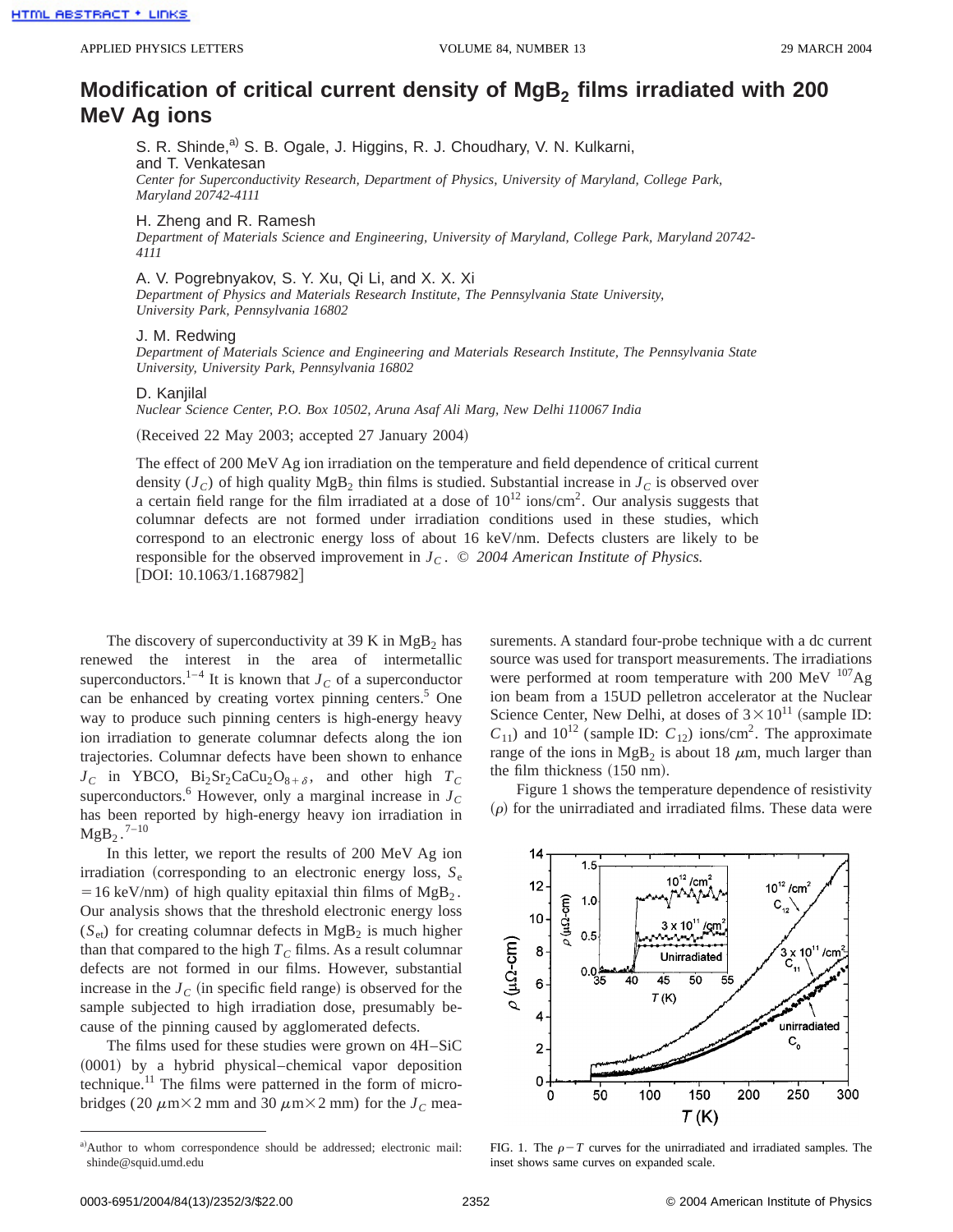

FIG. 2. (a)  $J_C$  vs  $H$  curves at different temperatures for unirradiated and irradiated samples. The data for samples  $C_0$ ,  $C_{11}$ , and  $C_{12}$  are shown by filled, open, and half-filled symbols, respectively. (b) The same data for the case of  $T=28$  K. (c)  $I-V$  curves for samples  $C_0$ ,  $C_{11}$ , and  $C_{12}$  at  $T$  $=$  28 K and *H* = 1 T.

measured with a constant current of 0.1  $\mu$ A. A rather low value of normal state  $\rho$ , high residual resistance ratio (RRR  $=19.2$ ), and  $T_c=40$  K of the unirradiated film indicate the high quality of the film. No change in  $T_c$  (inset of Fig. 1) was observed for both the irradiated films. The  $\rho$  was found to increase only slightly for sample  $C_{11}$ , suggesting that after irradiation hardly any damage is induced/sustained in sample  $C_{11}$ . However, for sample  $C_{12}$ , a moderate level of irradiation-induced damage is evident from an almost twofold increase in  $\rho$  as well as a drop in RRR by about 30%.

Figure 2(a) shows  $J_C$  as a function of *H* at different *T* for irradiated and unirradiated films. The  $J<sub>C</sub>$  values were obtained from current (*I*) versus voltage (*V*) measurements (10  $\mu$ V/cm criterion). After irradiation at a dose of 3  $\times 10^{11}$  ions/cm<sup>2</sup> (sample C<sub>11</sub>), the *J<sub>C</sub>* and its dependence on  $H$  and  $T$  were similar to that of unirradiated sample (except for a small increase in  $J<sub>C</sub>$  at higher *H*). However, after irradiation with  $10^{12}$  ions/cm<sup>2</sup> (sample C<sub>12</sub>), substantial changes were observed in the  $J_C$  values as well as its *T* and *H* dependence. At zero and low  $H$ , the  $J_C$  is slightly reduced after irradiation. At higher *H* (up to a certain field  $H^*$ ), it is larger after irradiation. This is explicitly shown in Fig.  $2(b)$ , where data for  $T=28$  K is plotted. As an example, the  $I-V$  curves from which the  $J<sub>C</sub>$  values are determined are shown in Fig. 2(c) for a particular case of  $T=28$  K and  $H=2$  T. The substantial difference in the  $I - V$  curves of samples  $C_{12}$  and  $C_0$ is clearly visible. This improvement in  $J_C$  of sample  $C_{12}$ continues up to  $H^*$ , above which it drops below the value for the unirradiated sample [Fig.  $2(a)$ , curves at low *T*]. The qualitative features of the field dependence of  $J_C$  remain the same even with the use of different criteria (e.g., 1  $\mu$ V/cm) to determine  $J_C$ . In short, in a specific range of  $H$ , about an order of magnitude increase in  $J<sub>C</sub>$  is observed after irradiation with 200 MeV Ag ions at a dose of  $10^{12}$  ions/cm<sup>2</sup>.



FIG. 3. Normalized pinning force as a function of normalized field for the samples  $C_0$  (a) and  $C_{12}$  (b). The lines are fit to the data.

It has been shown<sup>12</sup> earlier that the pinning force density  $(F_P = J_C \times H)$  vs *H* curves measured at all temperatures can be scaled into a single curve when plotted on the reduced scale,  $F_P/F_{P\text{ max}}(=f)$  vs  $H_P/H_{P\text{ max}}(=h)$ . Here  $F_{P\text{ max}}$  is the maximum value of  $F_P$  and  $H_{P \text{ max}}$  is the corresponding field. The functional form of this universal curve depends on the pinning mechanism. Such scaling behaviors are seen in our measurements with  $f = 1.9h^{0.9} (1 - 0.3h)^{1.8}$  for unirradiated sample C<sub>0</sub> [see Fig. 3(a)],  $f = 1.99h^{0.7} (1 - 0.3h)^{1.8}$  for sample C<sub>11</sub>, and  $f = 1.8h(1 - 0.43h)^{1.0}$  for sample C<sub>12</sub> [see Fig. 3(b)]. This indicates that sample  $C_{11}$  has a similar pinning mechanism as for sample  $C_0$ , whereas in sample  $C_{12}$ the dominant pinning centers created by irradiation are different.

In order to observe the defect structure on the film surface, the film morphology was studied by atomic force microscopy. Earlier, using the same microscope, we had clearly observed $^{13}$  the morphological deformations caused by columnar defects formed in  $La_{0.7}Ca_{0.3}MnO_3$  films. However, no such signatures are observed in either of the samples  $C_{11}$ and  $C_{12}$ . Similarly, no indications of columnar defects were observed in the scanning electron microscopy. These observations strongly suggest that columnar defects are not formed in  $Mg_{B_2}$  at the ion beam energy used here. This would explain our  $J_C$  data for the sample  $C_{11}$ .

In the electronic energy loss regime, when  $S_e$  is above some threshold value  $(S_{et})$ , columnar defects can be formed.<sup>14</sup> By using the stopping and range of ions in matter  $(SRIM)$  simulation program, we found that the dominant loss in our films is the electronic energy loss, which is  $\sim$  16 keV/nm throughout the film thickness. This value is close to  $S_{et}$  for high  $T_C$  oxide superconductors and oxide insulators  $(4-25 \text{ keV/nm})$ .<sup>13-15</sup> However, given the intermetallic nature, the threshold value for  $MgB<sub>2</sub>$  may be much higher than that of oxides. For Fe, only point defects are formed for  $S_e$  up to 70 keV/nm.<sup>16</sup> In Ti for  $S_e$  $\sim$  39 keV/nm, the damage was in the form of isolated regions where high density of dislocation loops was found.<sup>17</sup> No substantial damage was observed in a number of metals such as Cu, Ag, and W even after subjecting to a very high  $S_e \sim 100 \text{ keV/nm.}^{17}$  In NiZr<sub>2</sub>, columnar defects are found above  $S_e \sim 48 \text{ keV/nm.}^{17}$  In Ni<sub>3</sub>B, following the irradiation with high  $S_e$ , the columnar defects were formed, but they were unstable at room temperature and disappeared in a few months.<sup>17</sup>

Based on  $S_{\text{et}}$  values in metals in metallic alloys, it seems